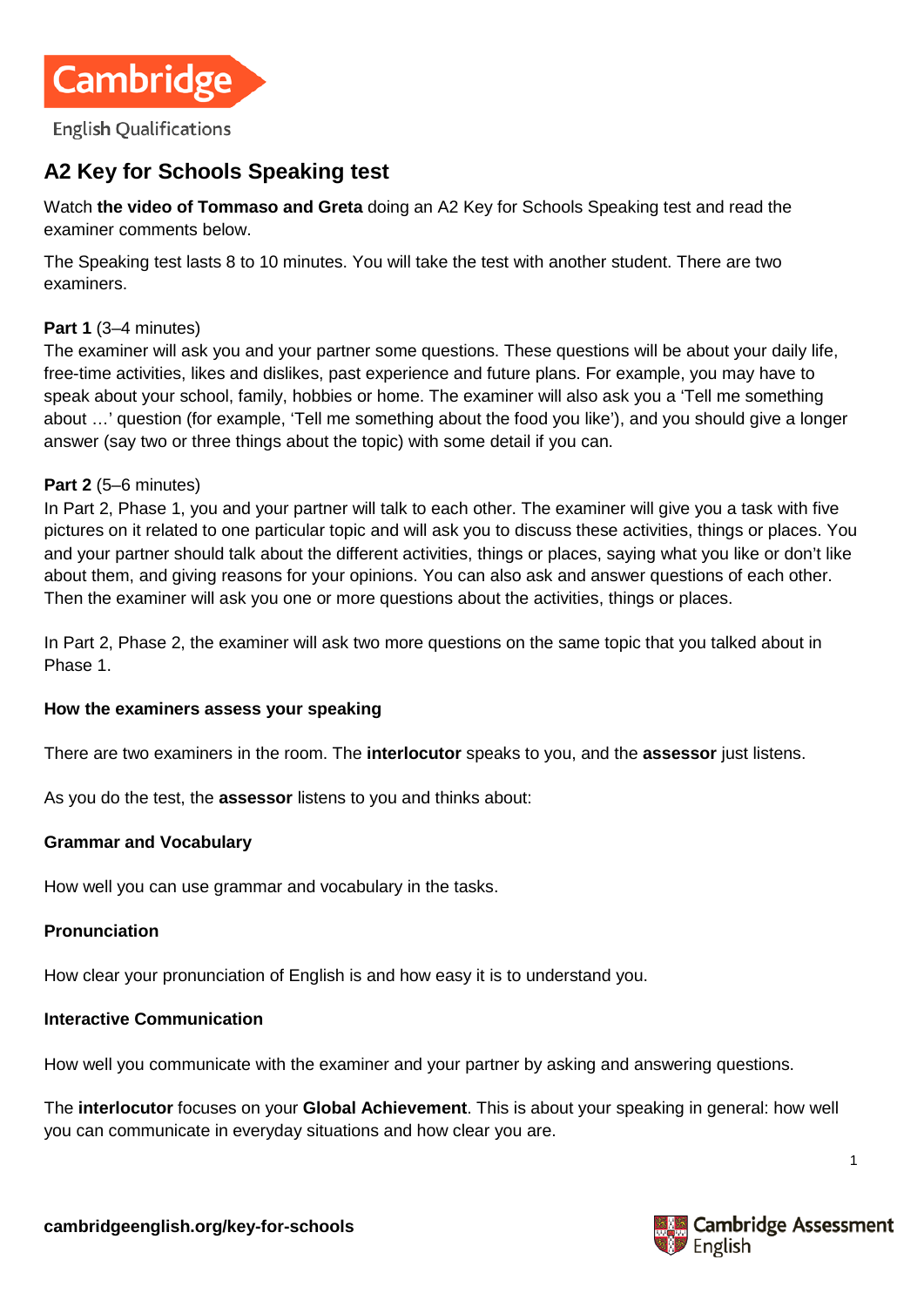

## **English Qualifications**

When your test is complete, the examiners give you marks for each of these things: Grammar and Vocabulary, Pronunciation, Interactive Communication and Global Achievement. The marks are for what you do over the whole Speaking test, not for each part of the test. The examiners give you marks for your own performance – they don't compare you with the other candidate.

## **Comments on the test video**

| Part 1                                                                                                                                                                                                                                                                                                                                                                                                                                                                                                                                                                                                                           |                                                                                                                                                                                                                                                                                                                                                                                                                                                                                                                                                             |  |  |
|----------------------------------------------------------------------------------------------------------------------------------------------------------------------------------------------------------------------------------------------------------------------------------------------------------------------------------------------------------------------------------------------------------------------------------------------------------------------------------------------------------------------------------------------------------------------------------------------------------------------------------|-------------------------------------------------------------------------------------------------------------------------------------------------------------------------------------------------------------------------------------------------------------------------------------------------------------------------------------------------------------------------------------------------------------------------------------------------------------------------------------------------------------------------------------------------------------|--|--|
| <b>Tommaso</b>                                                                                                                                                                                                                                                                                                                                                                                                                                                                                                                                                                                                                   | Greta                                                                                                                                                                                                                                                                                                                                                                                                                                                                                                                                                       |  |  |
| Tommaso gives clear answers to all of the questions<br>the examiner asks him. His answers are almost all<br>complete sentences.<br>When the examiner asks, 'Tell me something about<br>what you like to eat with friends' Tommaso gives a<br>complete answer, naming three different things he<br>likes to eat: 'With my friends I like to eat pizza and<br>hamburger or panzerotti.'<br>When the examiner asks him, 'Do you and your<br>friends go to restaurants?' he answers just, 'No'. It is<br>better to give a longer answer, and if you can,<br>explain why or why not. It is good to give long<br>answers in this part. | Greta gives good, full answers: 'I usually wear<br>jeans with T-shirts.' 'My favourite colour is black.'<br>Greta gives a complete answer when the examiner<br>asks her, 'Please tell me something about the<br>clothes you buy.' She responds: 'I usually go with<br>Mum in a shopping centre and I go in a lot of shop<br>and I try a lot of clothes and then I pay that.'<br>Generally her grammar and vocabulary are correct<br>although she does make some minor mistakes ('I<br>pay that' should be 'l pay for them').<br>Her pronunciation is clear. |  |  |
| Generally his grammar and vocabulary are correct,<br>but there are a few errors: 'Yesterday I have, I had<br>eh pasta ' Tommaso makes a mistake and<br>corrects himself. This is good.<br>His pronunciation is clear.                                                                                                                                                                                                                                                                                                                                                                                                            |                                                                                                                                                                                                                                                                                                                                                                                                                                                                                                                                                             |  |  |
|                                                                                                                                                                                                                                                                                                                                                                                                                                                                                                                                                                                                                                  |                                                                                                                                                                                                                                                                                                                                                                                                                                                                                                                                                             |  |  |

#### **Part 1 tips**

- Practise giving information about yourself (your name, where you come from).
- Practise giving longer answers about your daily life, your interests, etc.
- Try to answer the examiner's questions with more than one word.
- You can give short answers, but it is good to give some longer answers too.
- When answering the 'Tell me something about' question, try to add more information or give reasons. Imagine you have been asked 'Why?'



2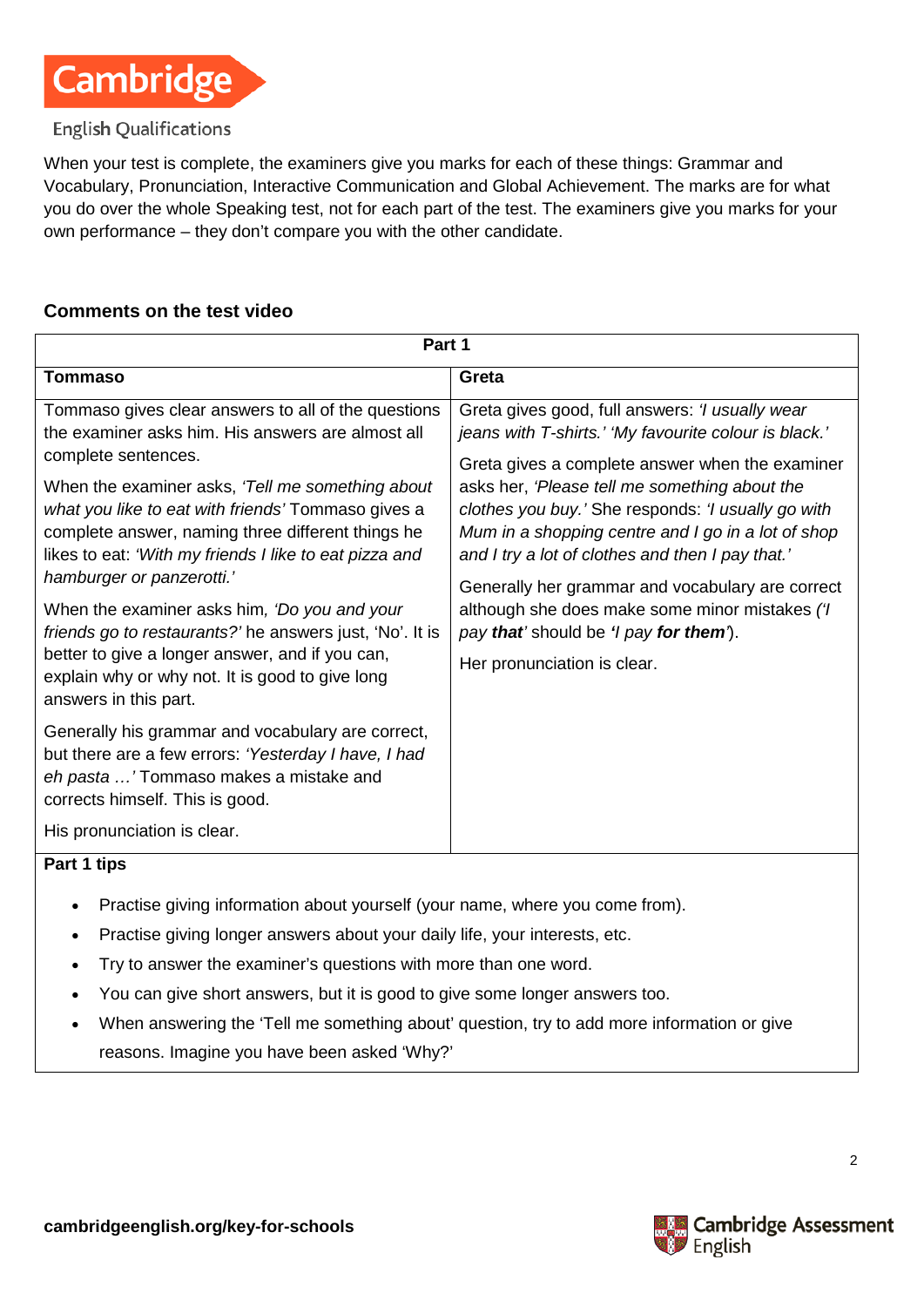

## **English Qualifications**

| Part 2                                               |                                                          |  |  |
|------------------------------------------------------|----------------------------------------------------------|--|--|
| Tommaso                                              | Greta                                                    |  |  |
| Tommaso's questions are generally clear, although    | Greta's questions are clear and her grammar is           |  |  |
| his grammar is sometimes not right. ('Do you like go | sometimes correct: 'Do you like going skate              |  |  |
| swimming?' should be 'Do you like going              | boarding?' However, there are some mistakes. ('Do        |  |  |
| swimming?') His answers are complete and he          | you like have a picnic with your friends?' should be     |  |  |
| generally explains why he likes something or why he  | 'Do you like <b>having</b> a picnic with your friends?') |  |  |
| doesn't. For example, 'No I don't because I can't do | Her answers are also complete and easy to                |  |  |
| it'                                                  | understand.                                              |  |  |
| He communicates very easily and his pronunciation    | She communicates very well in this part of the test.     |  |  |
| is generally very clear.                             | Her pronunciation is clear.                              |  |  |

## **Part 2 tips**

- Think about why you like certain food, places, music etc.
- Practise by asking your friends and family what they like, and why, about a range of familiar topics.
- Remember the examiner does not know how much English you know, so you have to show him or her by speaking a lot.

| Overall                                                                                                                           |                                                                                                                                                         |  |
|-----------------------------------------------------------------------------------------------------------------------------------|---------------------------------------------------------------------------------------------------------------------------------------------------------|--|
| Tommaso                                                                                                                           | Greta                                                                                                                                                   |  |
| <b>Grammar and Vocabulary</b>                                                                                                     | <b>Grammar and Vocabulary</b>                                                                                                                           |  |
| Tommaso's grammar and vocabulary are generally<br>correct and although there are a few mistakes, what<br>he says is always clear. | Greta's grammar and vocabulary are generally<br>correct and although there are a few small<br>mistakes, what she says is always clear.                  |  |
| <b>Pronunciation</b><br>Tommaso speaks clearly and is generally easy to<br>understand.                                            | <b>Pronunciation</b><br>Greta speaks clearly, and she is easy to<br>understand at all times.                                                            |  |
| <b>Interactive Communication</b><br>Tommaso interacts well in both parts of the test with<br>both his partner and the examiner.   | <b>Interactive Communication</b>                                                                                                                        |  |
|                                                                                                                                   | Greta interacts very well, asking and answering her<br>partner's questions. She also interacts very well<br>with the examiner. She requires no support. |  |
| <b>Global Achievement</b>                                                                                                         | <b>Global Achievement</b>                                                                                                                               |  |
| Tommaso communicates well during the whole test<br>and says a lot with only a little hesitation.                                  | Greta communicates very well using complete<br>sentences during the whole test. She doesn't<br>hesitate.                                                |  |